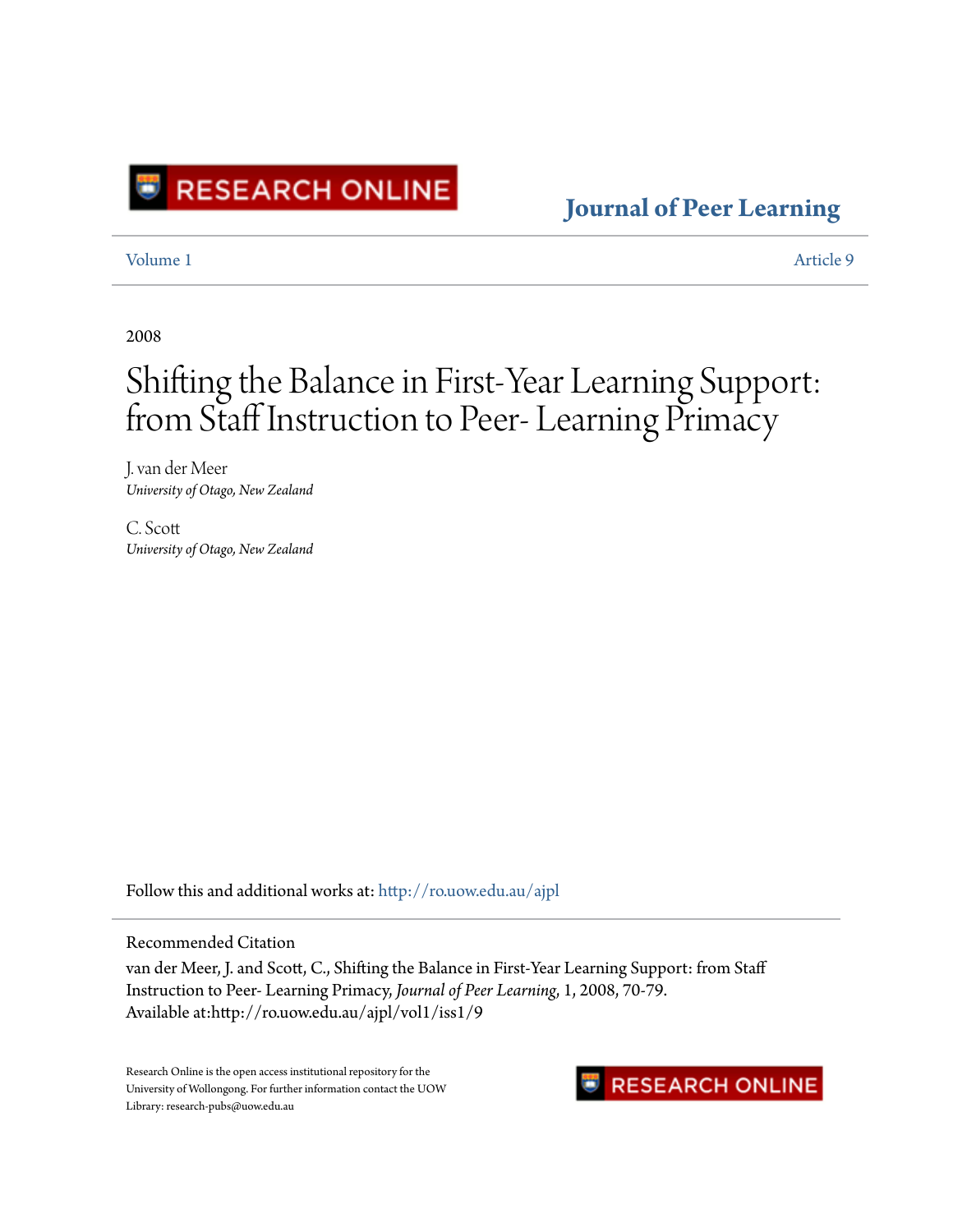### Jacques van der Meer and Carole Scott

*University of Otago, New Zealand*

### ABSTRACT

Effective response to the learning needs of first-year students is a contested issue. In many learning support centres the dominant approach to developing student learning skills is through generic or tailored workshops and/or individual consultations. Although there is a place for these activities, we argue that the balance should be shifted towards a greater emphasis on developing peer-learning activities across the university. The educational advantage of peer learning is wellestablished. Where resources are limited, it may be a more effective way to develop student learning in large institutions. In this article we will explore the broad context of peer-learning in the context of the role of student learning support centres. We will focus in particular on the developing activities within our own institution.

#### INTRODUCTION

Massification (Scott, 1995) and the consequential increased diversity of the student population is a significant prompt for rethinking tertiary teaching pedagogy. Some writers however have cautioned for a simplistic understanding of this (Biggs, 1999; McInnis, James, and McNaught, 1995). Biggs (1999), for example, argues that traditional teaching methods worked well enough in times when only selected students entered university. However it has also been suggested that changes in students' engagement with university studies, and the different backgrounds of first-year students need to be recognised in the organisation of the learning environment and student support (James, 2001; Kantanis, 2000; Krause, 2005a, 2005b; McInnis, 2001). The changes in students' engagement include increased part-time employment, less time on campus, and increased use of information and communication technologies.

One dimension that has changed students' engagement with university is that of a less than full-time presence on campus. McInnis (2001) argues for 'managed learning communities'. This, he says, is nothing new. "What is new is the imperative to design and manage what once usually occurred naturally when students in small classes spent most of their time together. The mark of success for such learning environments is the seamlessness of in-class and out-of-class learning" (McInnis, 2001, p.11). He points out that just because more students spend less time on campus, this does not mean that students need less help. He argues that the opposite may be the case. He urges universities not to take any

© Australasian Journal of Peer Learning Published by the University of Wollongong ISSN 1835-856X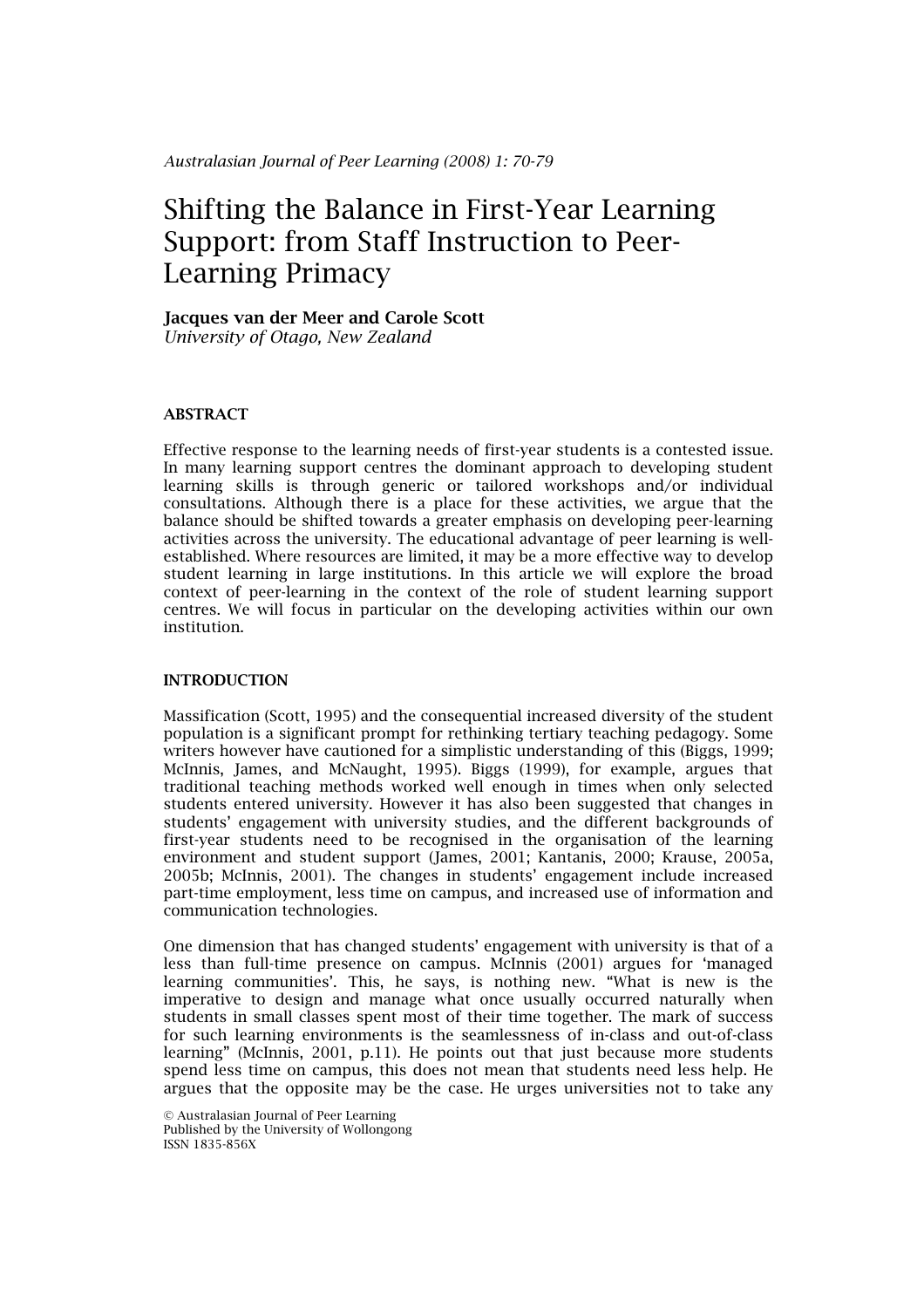shortcuts here: "…these academic and support strategies must be seamlessly managed and totally complementary if they are to be effective" (McInnis, 2001, p.11). The use of technology could be one way to respond to the absence of students from campus. Increasingly, web-based resources are used to provide student support such as course-related reading material, generic learning skills material, and access to further 'people' support. Franklin and Peat (1998) report on the use of 'CyberTutor', tutorial help through email, and peer support through asynchronous web-based discussion forums.

Although developments in tertiary education have accentuated the need to focus more on specific pedagogical challenges for tertiary education, some writers have commented that the problems first-year students have with getting used to the expectations of academic study - especially problems with academic writing - have been there for some time (Bowyer, Conrick, Crowe, and Dunne, 1995). They refer to an initiative at LaTrobe University (Melbourne) going back to 1980 where a number of faculties had a lecturer with the specific responsibility to improve students' writing. They also mention a 1981 conference on first-year issues where the problem of academic writing was a recurring theme. Krause et al (2005) also refer to previous generations (1950s) of first-year students, who had a need for clarity.

In various studies, students' challenges in understanding what is expected of them was brought up as a particular issue for first-year students. Many writers have argued that students are unclear about the expectations around academic writing and other skills (Cartwright, Ryan, Hacker, Powell, and Reidy, 2000; Chanock, 2004; Ecclestone, 2001; Elwood and Klenowski, 2002; Lea and Street, 2006; O'Donovan, Price, and Rust, 2004; Price, 2005). Craigie (1998) identified a lack of clarity amongst lecturers about the role of university and undergraduate teaching. In his study, lecturers of a project group were invited to help the Learning Assistance Centre of the University of Western Sydney to put together a resource helping students with their writing assignments. The Centre had identified that students were often unclear about what was asked of them in a piece of academic writing. To the surprise of participants in the project group, there were vastly divergent views on what should be expected of students and what teaching at first year level should be about. Such divergent views make it difficult to teach generic skills.

Teaching of skills is one of the contested areas in the academic community. The argument is whether academic skills, such as writing, can be taught independent of a specific academic discipline (Carmichael, Driscoll, and Farrell, 1995; Chanock, 2004; Lea and Street, 1998; Percy and Stirling, 2003; Skillen, Merten, Trivett, and Percy, 1998). Aitchison (2000) has noted a trend amongst university learning centres in Australia towards favouring integrative and collaborative approaches, i.e. integrating contextualised skills development within specific disciplines.

Arguments about teaching academic skills can also be located within a more general discussion about providing learning support. Learning support structures started to become of interest to universities as the higher education sector expanded rapidly and as more diverse student groups entered universities (Kutieleh, Egege, and Morgan, 2003). Kutieleh et al (2003) remark that the rationale of these structures was often derived from the idea that the cultures of these 'new' groups of students were different from that of the institution. They continue by saying that when students from one of the targeted 'new' groups fail, this is often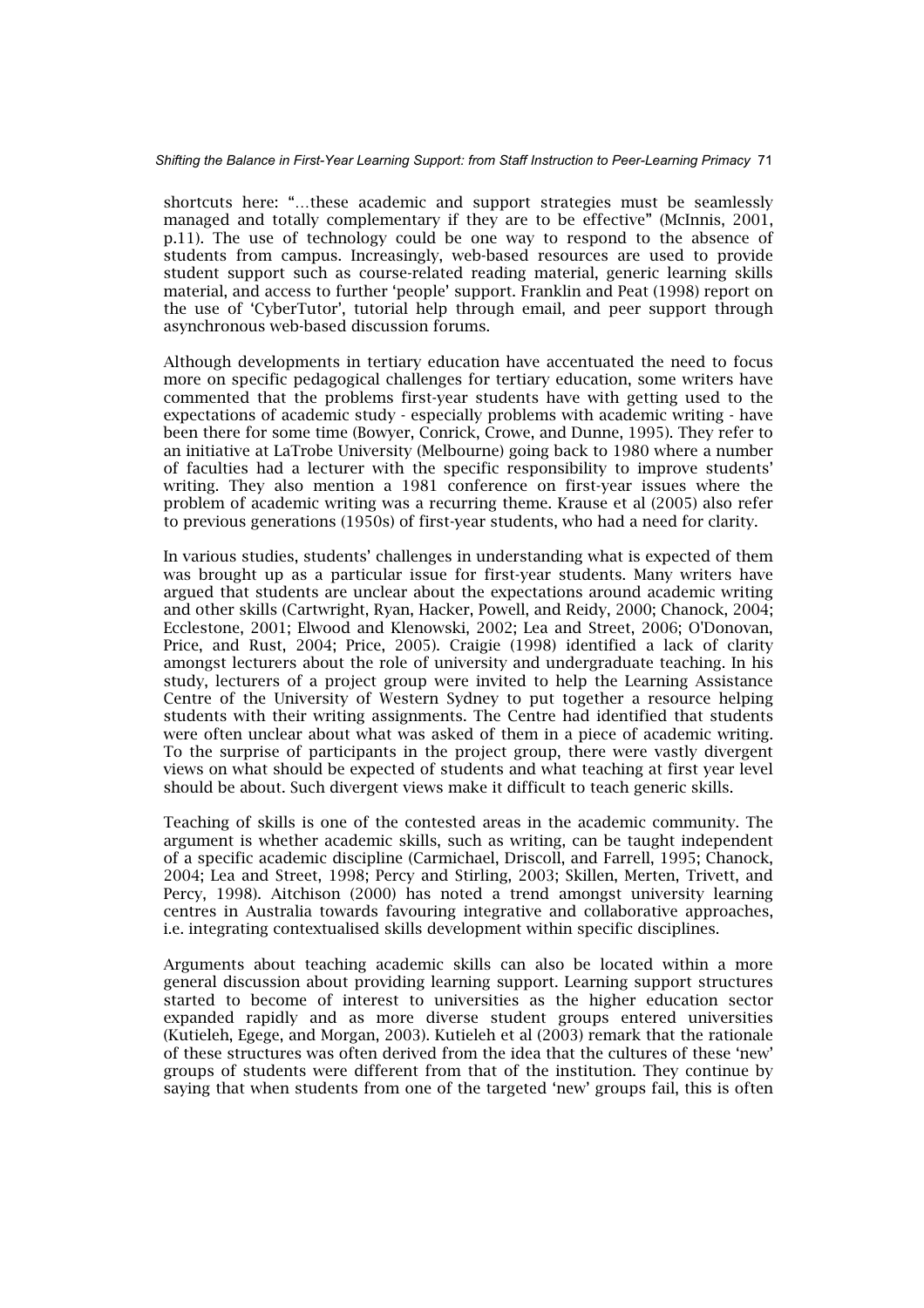72 *Jacques van der Meer and Carole Scott*

seen as a failure resulting from the group's characteristics, rather than as a consequence of anything the institution has been doing or not doing.

The questions that informed this article were: where do learning support units fit in where it concerns first-year students learning new academic skills? And secondly, in considering tertiary education pedagogies in the first year, is it time to consider a paradigm shift from teacher instruction to peer-learning primacy? And, what could the role of student learning support units be in this shift?

#### LEARNING SUPPORT UNITS AND CHANGING TERTIARY PEDAGOGIES

Not all learning support units within universities developed in the same way, or retained the same focus over time. Skillen et al (1998) distinguish three main approaches to student learning development in universities.

For a long time, there was the dominant model of the 'do nothing' approach. This was the 'sink or swim' approach (Biggs, 2003; Lawrence, 2005), or 'Academic Darwinism' (Chaskes and Anttonen, 2005) at work. This model did not recognise the diversity of students and their needs, nor did it recognise that all students, regardless of background, might benefit from being inducted into academia, both in a general way and in subject specific ways of doing things. The inequity of this model really came to the fore, Skillen et al (1998) say, when the population who entered university started to change.

A second approach to learning support that can be distinguished is the 'remedial' model. In this model the focus is on students who are somehow deficient and do not have the requisite skills. Much of this happens in one-to-one consultations and in generic workshops. This is still the dominant model in many universities. The inequity of this model lies in the limited number of students who can avail themselves of this service, especially the one-to-one consultations.

The third model, the integrated approach, provides development of skills within the curriculum. However, these are often stand-alone discrete activities and generally still within the generic remedial framework. Skillen et al (1998) propose extending the integrated approach to a more embedded approach where skills are integrally developed as a 'normal' way to help students to move from apprentices to experts in the discourse conventions of specific disciplines. Learning support units often play a role in assisting academic departments in embedding these skills in subject curriculums.

In summary, the different models provide access to support in different ways and reach different groups of students. The conceptualisation and provision of learning support is reflective of certain assumptions about the role and responsibility of staff and students concerning the 'problem' of adjustment. Whereas the first two models assume that only certain students have problems, the latter recognises that most students would benefit from support.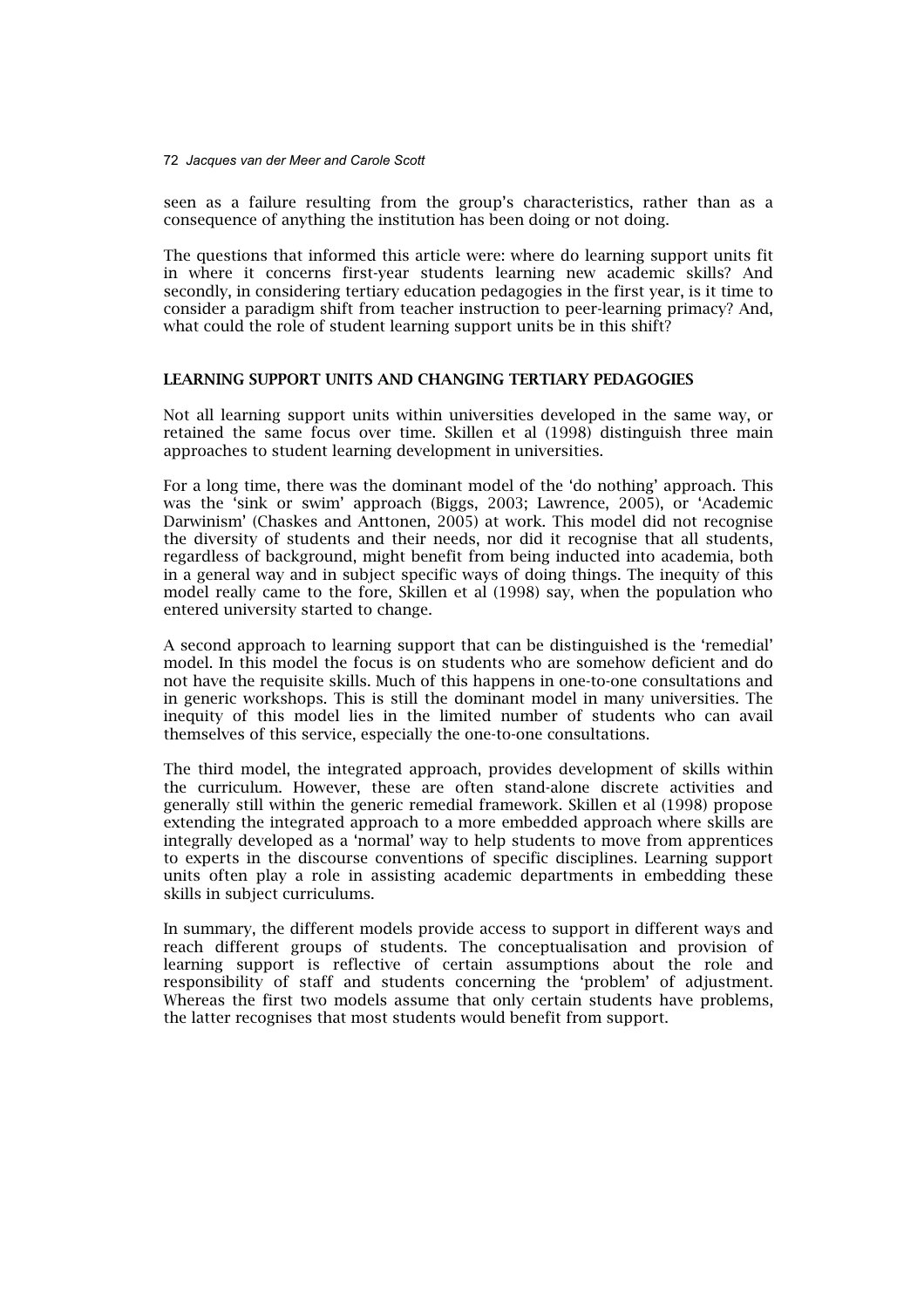#### TOWARDS PEER LEARNING PRIMACY

Although much of the discussion on learning support and changes in how the learning environment is organised respond to the changes in the student population, changes have also resulted from other developments. Technological and other educational developments have created different expectations and opportunities. In their follow-up study of their 1995 study, McInnis, James and Hartley (2000) found some indications of a shift in first-year students' attitude towards lectures. They noted a significant decrease in the number of students who found lectures a valuable source of learning. They suggest that this may be related to the fact that more students have access to other sources of information, such as through the web. Boumelha (2000) suggests that some of the disadvantages of a mass higher education system could be mitigated by careful use of technology. Although on-line learning may not allow for face-to-face interaction, she says, there are technologies that enable 'threaded discussions' and conversations. She emphasises, however, that in spite of an increased familiarity with technology, first-year students still value direct contact with staff and other students. The challenge, she says, is how to balance the way the learning experiences are offered, for both large and small group interactions.

We argue that shifting the balance from an instruction focus of learning support staff to facilitating or supporting peer learning is a timely response to the context of mass education and technological developments. Also, success in embedding skills within the curriculum depends to a large extent on the willingness of teaching staff. Also, with changes in teaching staff, successful intervention are not necessarily future-proof. We do not advocate abandoning support to staff who wish to embedd skills in the curriculum, nor do we suggest that learning support activities such as generic workshops or individual support for students be eliminated. We do suggest, however, that the balance in staff time use within these units be shifted. In a simplistic way this could be explained through the following diagrammatic representation.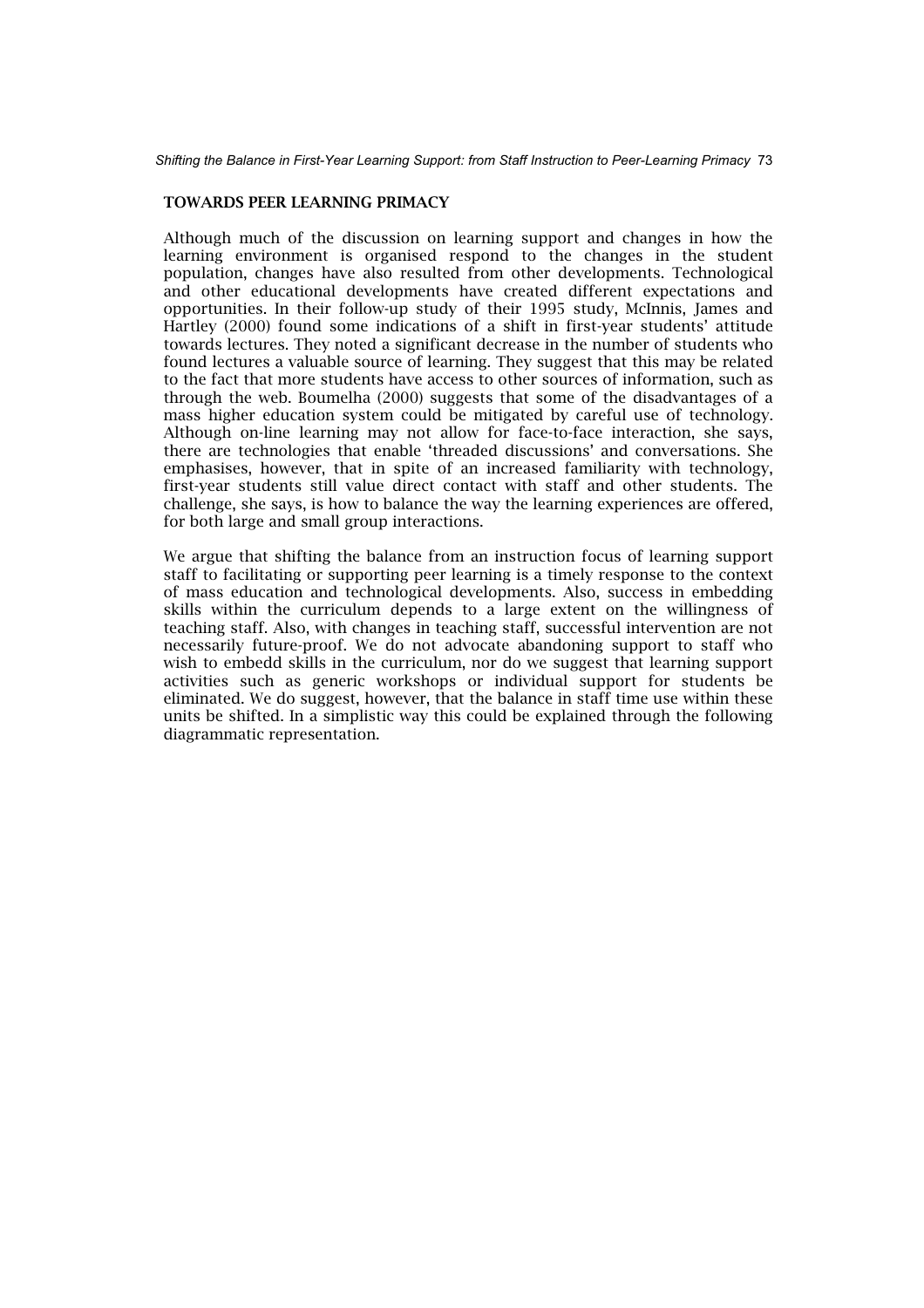74 *Jacques van der Meer and Carole Scott*



*Diagrammatic representation of what a shift in balance might look like* 

The importance for first-year students of engagement and connection with staff and other students has long been recognised. A high level of engagement with staff or other students facilitates access to help and support, and assists first-year students in becoming integrated in their new community. Although resourceintensive solutions to increasing this may be prohibitive, strategically allocating resourcing in the first year (James, 2001) may benefit long-term retention of students. Where financial resources are constrained, consideration could be given to reallocating some of the resources to peer-based learning assistance programmes.

Student learning support units can play a major role in shifting the balance to peer learning. Many units already do this, for example through involvement in organising PASS programs. Learning support units could champion the cause of 'peer learning primacy' within their institution and effect strategic funding shifts that enables this to happen. *Peer learning primacy* could be described as privileging approaches to student learning development that centre around actively supporting peer learning activities through an intentional lessening of other learning support activities.

A rationale for increasing or introducing peer-learning activities is not just premised on resource effectiveness, however there is also a clear educational rationale for a shift towards peer learning.

There is an increasing recognition amongst educationalists of the importance and value of students learning from each other through working together, that is: collaborative or cooperative learning. This is the case for New Zealand (Brown and Thomson, 2000; Leach and Knight, 2003) and overseas (Brookfield and Preskill, 1999; Fowler, Gudmundsson, and Whicker, 2006; Johnson and Johnson, 1999; Johnson, Johnson, and Smith, 1998; Kagan, 1994; Ladyshewsky, 2001, 2006; Nelson, Kift, Creagh, and Quinn, 2007; Sharan, 1994; Topping, 1996). Cooperative and collaborative learning can broadly be described as active engagement of students in small groups for the purpose of completing tasks. We consider peer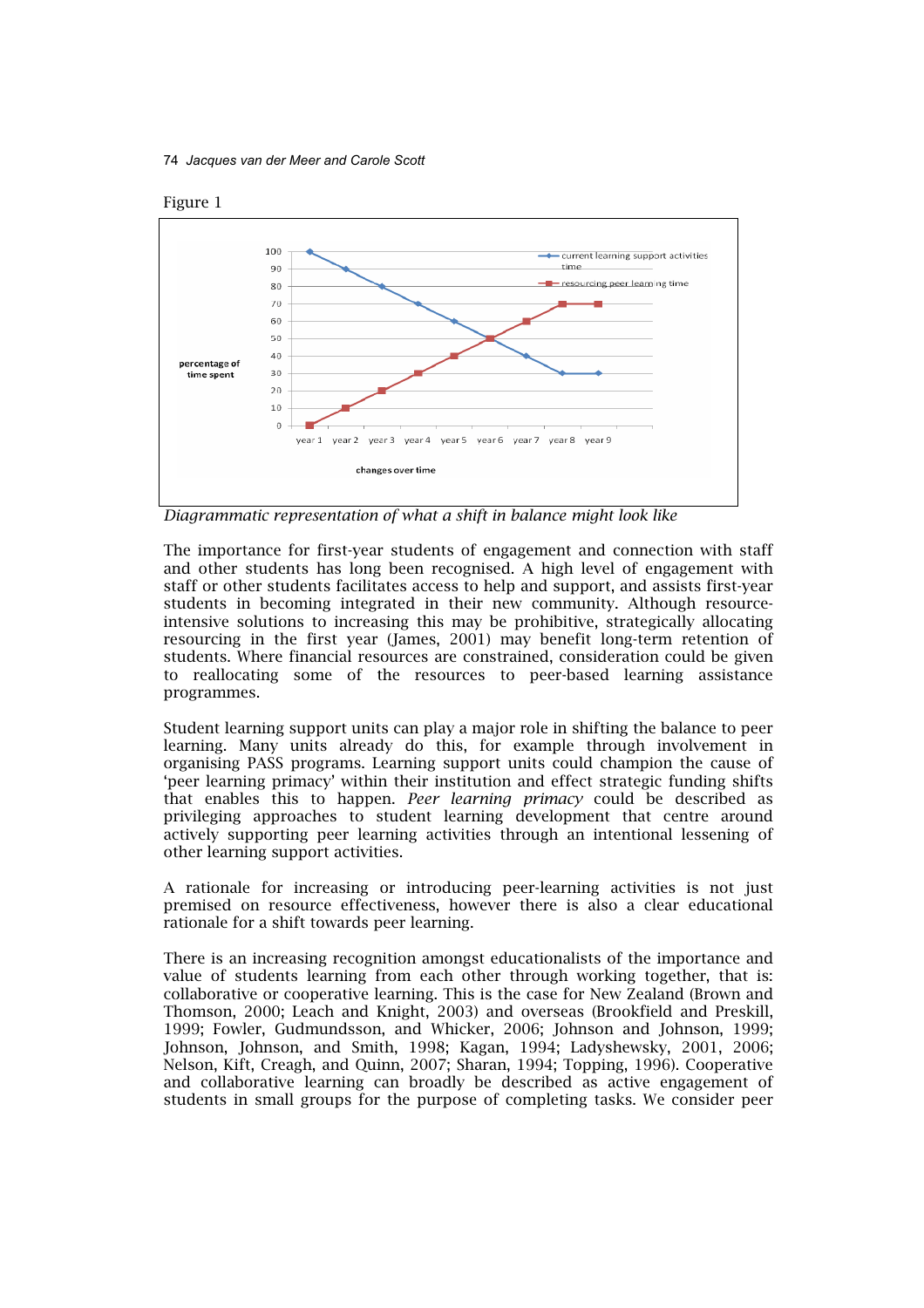learning to be conceptually belonging to collaborative and cooperative learning strategies. The key aspect is that learning development is facilitated through interaction and collaboration between students, rather than teaching staff.

Although collaborative learning approaches are widely used in the primary and secondary sector, there is an increasing interest in the benefits it holds for tertiary education (Brookfield and Preskill, 1999; Miller, Loten, and Schwartz, 2000; Nelson et al., 2007). Nelson et al (2007) emphasise the importance of this for the world of work and other postgraduate experiences. They refer to the stated graduate capabilities of their particular university as a clear signal that learning how to work in teams is considered important. Topping (1996) lists benefits such as the value of verbalisation and questioning that often occurs in students working together, immediate feedback, greater motivation, and reduction of social isolation.

Proponents of peer learning (Johnson et al., 1998; Ladyshewsky, 2001; Slavin, 1991, 1996) have pointed at the theoretical support for reciprocal learning activities, such as the cognitive development theory. This theory draws on the ideas of sociocognitive conflict whereby students realise their differing understandings of their shared knowledge base. This disequilibrium, Ladyshewesky emphasises, can only occur in situations where students are interacting. These ideas are closely related to Vygotsky's social constructivist perspective whereby students make sense of material by questioning, listening, communicating and explaining it to others (Johnson et al., 1998; Topping and Ehly, 2001).

#### ORGANISATIONAL CONSIDERATIONS

In suggesting to privilege supporting peer learning activities, we do not suggest that one particular form of peer learning needs to be resourced or supported. Collaborative or peer learning approaches comes in many different forms (Topping, 1996). Approaches range from same-year similar ability reciprocal tutoring or coaching to cross-year different ability tutoring. The focus ranges from narrowly task- or course-content oriented to including social and skills foci. The Peer Assisted Study Sessions (PASS) programs, for example, not only provide course content support, but also learning skills support. Furthermore PASS programs also tend to provide social support and assist with integration of students into university life. In our own learning support unit we are very much in the early stage of exploring and piloting peer learning approaches. Although some forms of dyadic different-ability peer coaching have been happening for some years through our academic mentoring program, we have only recently started with other approaches.

Different peer learning approaches suit different contexts and available resources. This can be exemplified by considering the initiatives in our own institution.

The rationale for piloting the PASS program in a business course was informed by the recent introduction of a common first-year program for a Bachelor of Commerce degree. The courses in this first-year program are a pre-requisite for progression and degree completion. In other words, there is a lot at stake for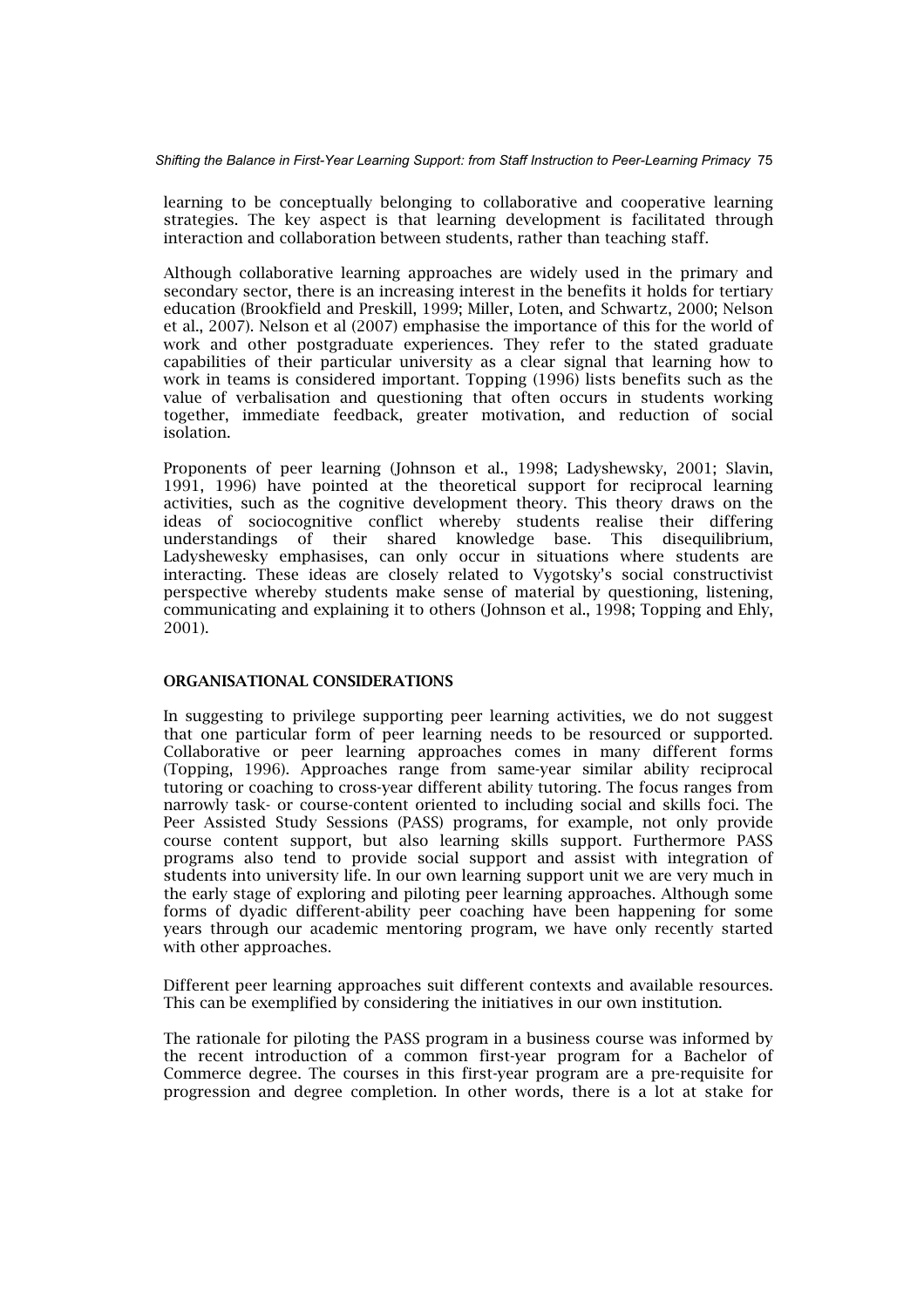#### 76 *Jacques van der Meer and Carole Scott*

students. A successful pilot would make it easier to make a case for introduction of PASS across all of these core courses in a reasonably coherent program.

On the other hand, the rationale for piloting a peer writing clinic arose from students' needs as perceived by our learning support staff. Many of the individual consultations concern academic writing. Although generic workshops address some of the issues, these do not necessarily assist students in understanding requirements of specific requirements, or progressively develop students' writing skills. At present, our learning support unit could not provide for ongoing regular support for large groups of students. Providing regular walk-in opportunities for students to work individually with other more experienced student writers could start to address some of the issues.

Language support is provided for in two different ways. Individual language support can be provided by assigning academic mentors to students. Students who want to improve their spoken English can also do so by joining a conversational English group facilitated by other students.

Another approach is being considered for the note-making and time management issues for first-year Health Sciences students. The amount of material students have to process weekly is considerable. Students need to achieve at a high level to be admitted to professional courses such as medicine or dentistry. However, some of the first-year Health Sciences courses at Otago are amongst the largest in the world. One course, for example, delivers 4 lectures a week to 1800 students. In other words, an approach such as PASS would be a formidable enterprise for our learning support unit, and difficult to resource. We are currently exploring an active involvement in setting up same-year/similar-ability peer learning groups in the Health Sciences program. This would involve providing electronic logistical support for students to set up and maintain groups, and resourcing groups with group working skills, as well as some models for how these groups might work in keeping on top of notes and managing their time. In doing the latter, we will involve past students who successfully engaged in peer learning groups.

Resourcing these programs is equally diverse. In the case of the business PASS program, we rely on funding to pay the student facilitators. This means we have to make a convincing case for ongoing funding. To this effect we carefully collected data to allow us to do so. For the individual academic, language mentors and peer writers we have set up a Student Leadership Program that seeks to both acknowledge the important role these students play (by providing certificates and references) as well as resource these students through providing them with personal and leadership development workshops. The Health Sciences peerlearning groups rely on students' high motivation to want to do well in order to gain entrance to professional courses.

#### **CONCLUSION**

Student learning support units have developed different foci over time. Although many of their activities are worthwhile, and should be continued, we argue for a shift in the balance of the range of activities. Where resources are limited, choices have to be made. We have argued for peer learning primacy in the range of activities learning support staff undertake. Peer learning activities however also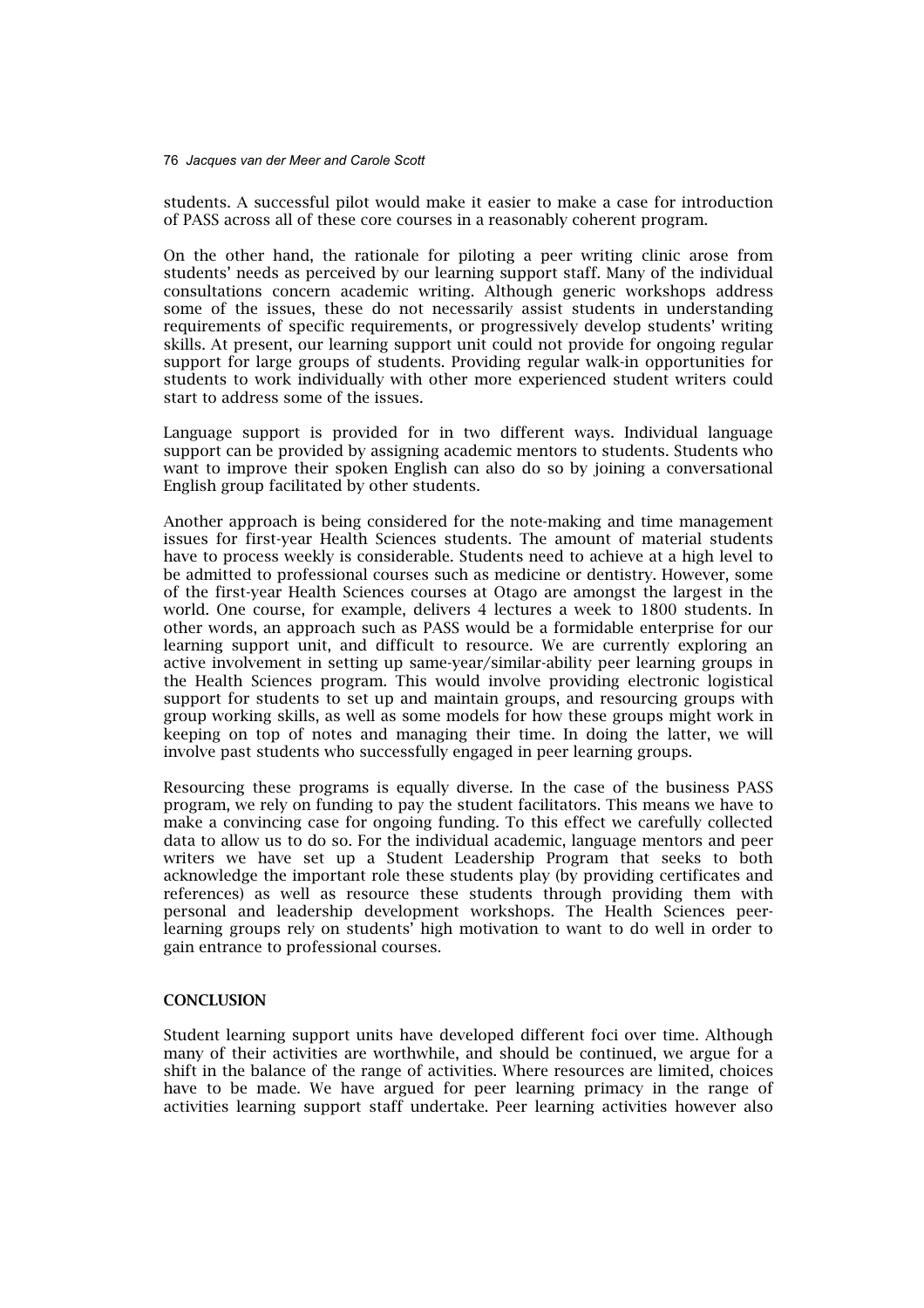make educational sense, and provide for the need of students, especially firstyears, to connect and interact with other students. We have further argued that the type of peer learning activity has to fit both the context and resource realities; no one size fits all.

#### REFERENCES

- Aitchison, C. (2000). Learning Centres -from calling the fixer to building a better product: a case study of needs based subject development, *The Third National Language and Academic Skills Conference: sources of confusion.* La Trobe University, Bundoora November 2000.
- Biggs, J. (1999). *Teaching for quality learning at university: what the student does*. Buckingham: SRHE and OUP.
- Biggs, J. (2003). *Teaching for quality learning at university: what the student does.*  (Second ed.). Buckingham: SRHE and OUP.
- Boumelha, P. (2000). Towards simplicity, *The Fourth Pacific Rim First Year in Higher Education Conference: creating futures for a new millennium*. Queensland University of Technology. Brisbane, July 2000.
- Bowyer, L., Conrick, M., Crowe, M. and Dunne, A. (1995). High ideals and expectations shattered by an inability to traverse the transition to write in the academic genera: the Griffith experience, *The Inaugural Pacific Rim First Year in Higher Education Conference.* Queensland University of Technology, Brisbane July 1995.
- Brookfield, S. and Preskill, S. (1999). *Discussion as a way of teaching: tools and techniques for university teachers*. Buckingham: SRHE.
- Brown, D. and Thomson, C. (2000). *Cooperative learning in New Zealand schools*. Palmerston North: Dunmore.
- Carmichael, E., Driscoll, K. and Farrell, H. (1995). How to get an 'A': Critical analysis for undergraduates - unmasking the process, *The Inaugural Pacific Rim First Year in Higher Education Conference.* Queensland University of Technology, Brisbane July 1995.
- Cartwright, P., Ryan, J., Hacker, P., Powell, E. and Reidy, J. (2000). Collaboration and interaction: modelling explored, *The Third National Language and Academic Skills Conference: sources of confusion.* La Trobe University, Bundoora November 2000.
- Chanock, K. (2004). *Introducing student to the culture of enquiry in an arts degree*. Milperra (NSW): HERDSA.
- Chaskes, J. and Anttonen, R. (2005). Advocating for first-year students. In M. Upcraft, J. Gardner and B. Barefoot (Eds.), *Challenging and supporting the first-year student: a handbook for improving the first year of college* (pp. 191- 203). San Francisco: Jossey-Bass.
- Craigie, D. (1998). Hold on now! What are universities about anyway? *The Third Pacific Rim First Year in Higher Education Conference: strategies for success in transition years*. Auckland Institute of Technology in conjunction with Queensland University of Technology, Auckland July 1998.
- Ecclestone, K. (2001). 'I know a 2:1 when I see it': understanding criteria for degree classifications in franchised university programmes. *Journal of Further and Higher Education, 25*(3), 301-313.
- Elwood, J. and Klenowski, V. (2002). Creating communities of shared practice: the challenge of assessment use in learning and teaching. *Assessment and Evaluation in Higher Education, 27* (3), 243-256.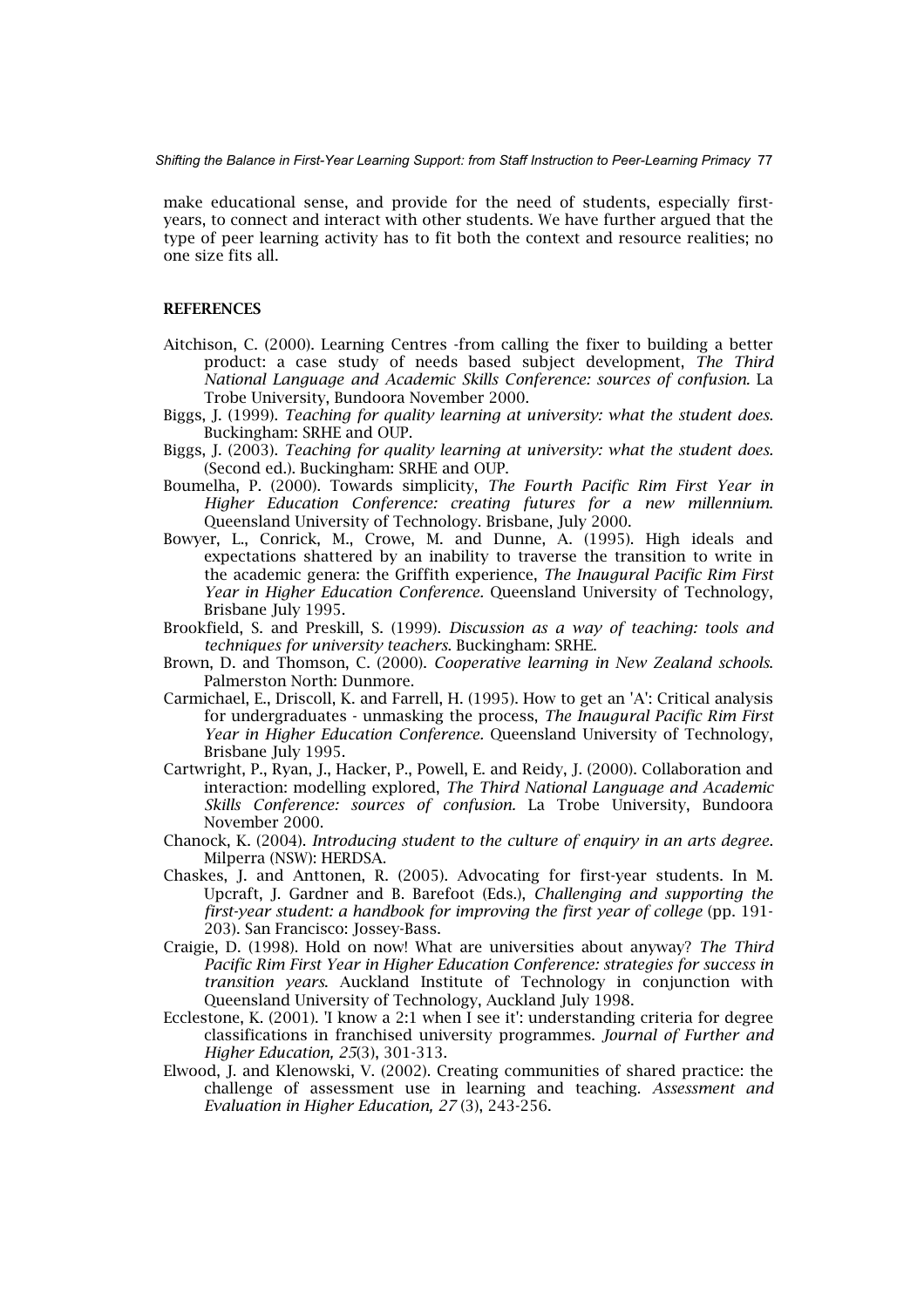78 *Jacques van der Meer and Carole Scott*

- Fowler, J., Gudmundsson, A. and Whicker, L. (2006). *Groups work: a guide for working in groups*. Bowen Hills: Australian Academic Press.
- James, R. (2001). Students' changing expectations of higher education and the consequences of mismatches with the reality, *OECD-IMHE conference: Management responses to changing student expectations*. QUT, Brisbane September 2001.
- Johnson, D. and Johnson, R. (1999). Making cooperative learning work. *Theory into Practice, 38*(2), 67-73.
- Johnson, D., Johnson, R. and Smith, K. (1998). Cooperative Learning Returns To College: What Evidence Is There That It Works? *Change*(July/August), 27-35.
- Kagan, S. (1994). *Cooperative learning*. San Clemente: Kagan Cooperative Learning.
- Kantanis, T. (2000). The role of social transition in students' adjustment to the first-year of university. *Journal of Institutional Research, 9*(1), 100-110.
- Krause, K. (2005a). The changing face of the first year: challenges for policy and practice in research-led universities, *University of Queensland First Year Experience Workshop 2005*. University of Queensland, 31 October.
- Krause, K. (2005b). The changing student experience: who's driving it and where is it going?, *Student Experience Conference: good practice in practice*. Charles Sturt University, Wagga Wagga, NSW 5-7 September.
- Krause, K., Hartley, R., James, R. and McInnis, C. (2005). *The first year experience in Australian universities: findings from a decade of national studies*. Canberra: Australian Government Publishing Service.
- Kutieleh, S., Egege, S. and Morgan, D. (2003). To stay or not to stay: factors affecting international and indigenous students' decisions to persist with university study and the implications for support services. In K. Deller-Evans and P. Zeegers (Eds.), *The Fifth National Language and Academic Skills Conference: challenges, initiatives, evaluations and consequences* (Vol. 6). Flinders University, Adelaide November 2003.
- Ladyshewsky, R. (2001). *Reciprocal peer coaching: a strategy for training and development in professional disciplines*. Jamison (ACT): Higher Education Research and Development Society of Australasia.
- Ladyshewsky, R. (2006). Peer coaching: a constructivist methodology for enhancing critical thinking in postgraduate business education. *Higher Education Research and Development, 25*(1), 67-84.
- Lawrence, J. (2005). Addressing diversity in higher education: two models for facilitating student engagement and mastery, *HERDSA Annual Conference*. University of Sydney, July 2005.
- Lea, M. and Street, B. (1998). Student writing in higher education: an academic literacies approach. *Studies in Higher Education, 23*(2), 157-172.
- Lea, M. and Street, B. (2006). The "Academic Literacies" Model: Theory and Applications. *Theory into Practice, 45*(4), 368-377.
- Leach, L. and Knight, M. (2003). Collaboration for learning and teaching. In N. Zepke, D. Nugent and L. Leach (Eds.), *Reflection to transformation: a self-help book for teachers* (pp. 139-154). Palmerston North: Dunmore.
- McInnis, C. (2001). Signs of disengagement? The changing undergraduate experience in Australian universities, *Inaugural professorial lecture.*  University of Melbourne, 13 August 2001.
- McInnis, C., James, R. and Hartley, R. (2000). *Trends in the First Year Experience in Australian universities*. Canberra: Australian Government Publishing Service.
- McInnis, C., James, R. and McNaught, C. (1995). *First year on campus: diversity in the initial experiences of Australian undergraduates.* Canberra: Australian Government Publishing Service.